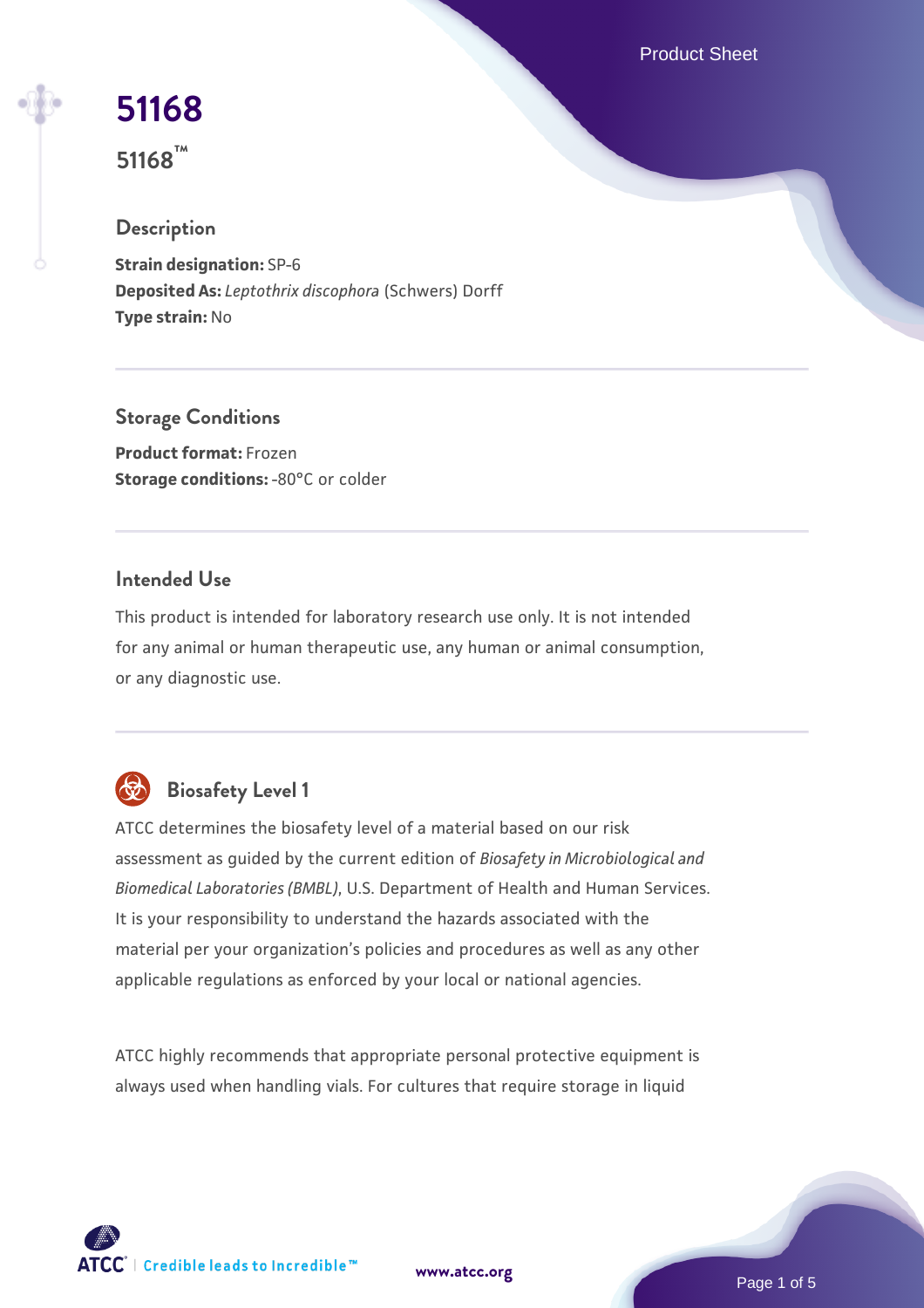nitrogen, it is important to note that some vials may leak when submersed in liquid nitrogen and will slowly fill with liquid nitrogen. Upon thawing, the conversion of the liquid nitrogen back to its gas phase may result in the vial exploding or blowing off its cap with dangerous force creating flying debris. Unless necessary, ATCC recommends that these cultures be stored in the vapor phase of liquid nitrogen rather than submersed in liquid nitrogen.

# **Certificate of Analysis**

For batch-specific test results, refer to the applicable certificate of analysis that can be found at www.atcc.org.

# **Growth Conditions**

**Medium:**  [ATCC Medium 1917: MSVP medium](https://www.atcc.org/-/media/product-assets/documents/microbial-media-formulations/atcc-medium-1917.pdf?rev=1ccda9a9d99f41ec908fa8bb87ae298b) **Temperature:** 20°C **Atmosphere:** Aerobic

# **Handling Procedures**

- 1. Open thawed vial according to enclosed instructions or visit www.atcc.org for instructions.
- 2. Aseptically transfer the entire contents to a 5-6 mL tube of #1917 broth. Additional test tubes can be inoculated by transferring 0.5 mL of the primary broth tube to these secondary tubes.
- 3. Use several drops of the primary broth tube to inoculate a #1917 plate and/or #1917 agar slant.
- 4. Incubate at 20°C for 2-3 days.

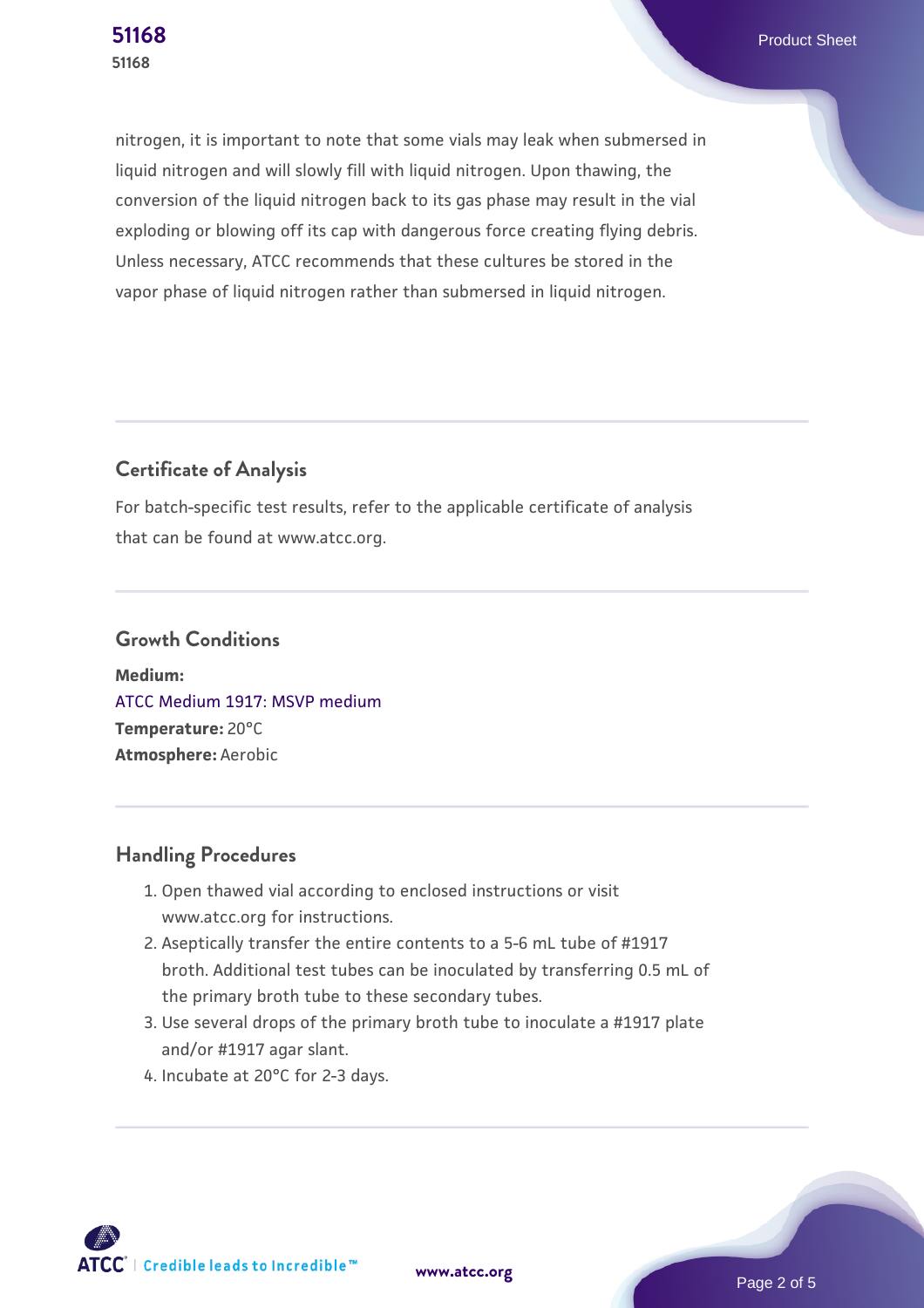#### **Notes**

Culture conditions encouraging slow growth are important in maintaining the sheath. This can be achieved by lowering the incubation temperature (20°C rather than 26°C) and by incubating broth cultures statically.

Additional information on this culture is available on the ATCC<sup>®</sup> web site at www.atcc.org.

# **Material Citation**

If use of this material results in a scientific publication, please cite the material in the following manner: 51168 (ATCC 51168)

#### **References**

References and other information relating to this material are available at www.atcc.org.

#### **Warranty**

The product is provided 'AS IS' and the viability of ATCC® products is warranted for 30 days from the date of shipment, provided that the customer has stored and handled the product according to the information included on the product information sheet, website, and Certificate of Analysis. For living cultures, ATCC lists the media formulation and reagents that have been found to be effective for the product. While other unspecified media and reagents may also produce satisfactory results, a change in the ATCC and/or depositor-recommended protocols may affect the recovery, growth, and/or function of the product. If an alternative medium formulation or reagent is used, the ATCC warranty for viability is no longer valid. Except as expressly set forth herein, no other warranties of any kind are



**[www.atcc.org](http://www.atcc.org)**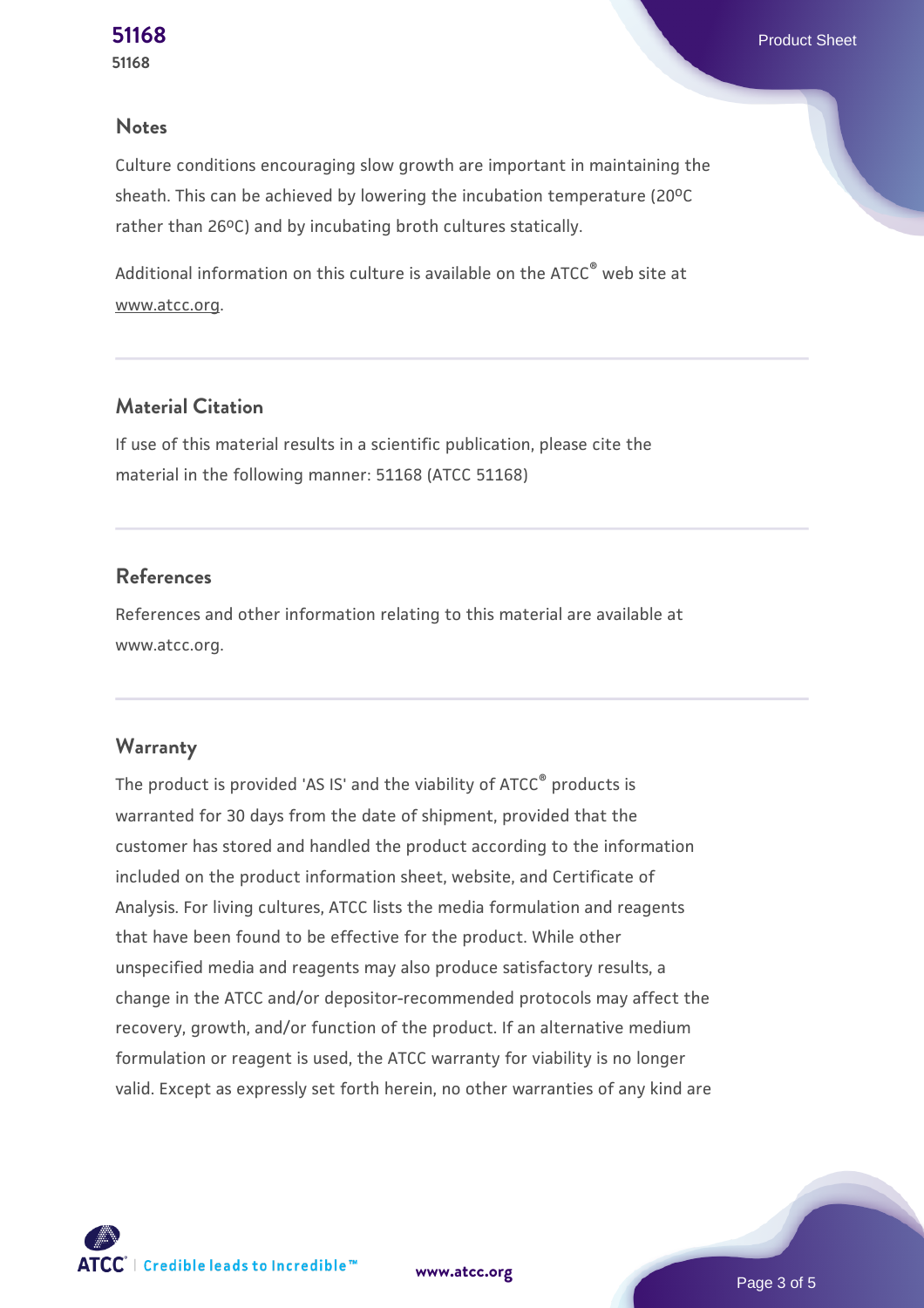provided, express or implied, including, but not limited to, any implied warranties of merchantability, fitness for a particular purpose, manufacture according to cGMP standards, typicality, safety, accuracy, and/or noninfringement.

#### **Disclaimers**

This product is intended for laboratory research use only. It is not intended for any animal or human therapeutic use, any human or animal consumption, or any diagnostic use. Any proposed commercial use is prohibited without a license from ATCC.

While ATCC uses reasonable efforts to include accurate and up-to-date information on this product sheet, ATCC makes no warranties or representations as to its accuracy. Citations from scientific literature and patents are provided for informational purposes only. ATCC does not warrant that such information has been confirmed to be accurate or complete and the customer bears the sole responsibility of confirming the accuracy and completeness of any such information.

This product is sent on the condition that the customer is responsible for and assumes all risk and responsibility in connection with the receipt, handling, storage, disposal, and use of the ATCC product including without limitation taking all appropriate safety and handling precautions to minimize health or environmental risk. As a condition of receiving the material, the customer agrees that any activity undertaken with the ATCC product and any progeny or modifications will be conducted in compliance with all applicable laws, regulations, and guidelines. This product is provided 'AS IS' with no representations or warranties whatsoever except as expressly set forth herein and in no event shall ATCC, its parents, subsidiaries, directors, officers, agents, employees, assigns, successors, and affiliates be liable for indirect, special, incidental, or consequential damages of any kind in connection with or arising out of the customer's use of the product. While reasonable effort is made to ensure authenticity and reliability of materials on deposit, ATCC is not liable for damages arising from the misidentification or misrepresentation of such materials.



**[www.atcc.org](http://www.atcc.org)**

Page 4 of 5